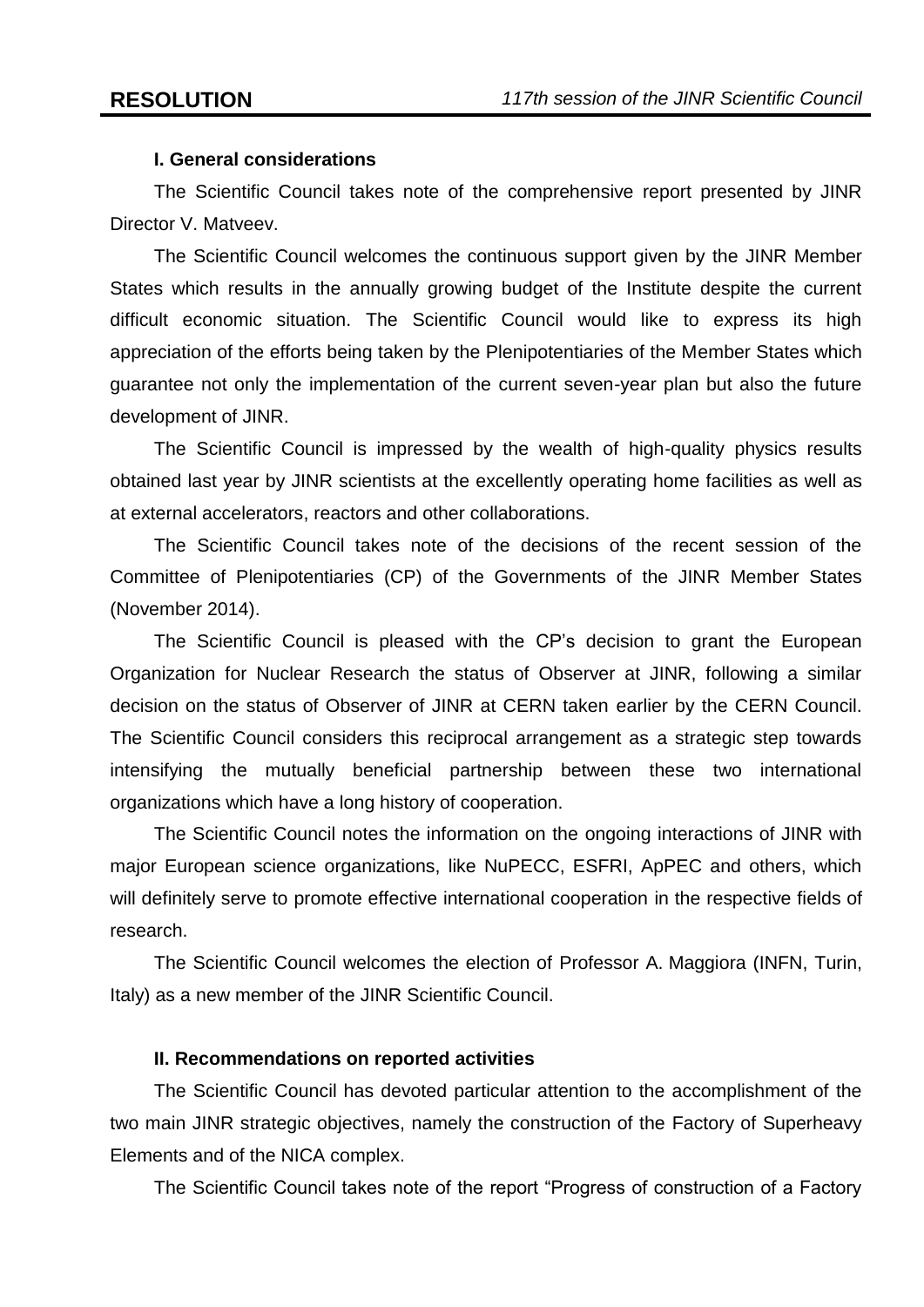of Superheavy Elements (SHE)" presented by FLNR Director S. Dmitriev. The construction of the DC-280 cyclotron and of the new experimental instruments is proceeding on schedule. Certain problems arose due to the delay in the civil construction of the SHE experimental hall; however the necessary measures have been taken to resume this work. The Scientific Council recommends that the JINR and FLNR Directorates continue to work towards the successful achievement of this major project and to minimize any time delay. The Scientific Council concurs with the recommendation of the PAC for Nuclear Physics that the additional time due to the delay of the civil construction should be used to intensify the preparation of experiments, including the development of targets for high-beam intensity.

The Scientific Council notes with satisfaction the progress in implementing the NICA project as presented in the report by VBLHEP Director V. Kekelidze, in particular: the selection of a general contractor and the preparation of the construction site, the ongoing preparation of TDRs for the main subsystems of the MPD detector, the active work for the serial production of superconducting magnets for the NICA booster and collider as well as for the FAIR SIS-100 accelerator, of mRPC TOF detectors for BM@N and MPD, of the TPC detector for MPD, of the electromagnetic calorimeter modules, and of the silicon vertex detector for BM@N, MPD and CBM. The Scientific Council understands the delays in signing the contracts for the construction of the collider building and the fabrication of the MPD magnet. Noting the importance of the NICA project for JINR, the Scientific Council encourages the JINR Directorate to continue providing funds for the activities under this project.

The Scientific Council takes note of the report from the Detector Advisory Committee (DAC) for the BM@N project presented by Professor I. Tserruya, a member of this DAC. The Scientific Council notes with satisfaction the ongoing interactions of the BM@N DAC and the BM@N team in defining the BM@N detector concept and the various detector components, as well as in evaluating the physics reach and performance of the detector. The Scientific Council fully supports the DAC's recommendation on a timely implementation of the experiment, thanks the members of the DAC for the detailed evaluation of the project, and recommends continuation of regular reviews.

### **III. Recommendations in connection with the PACs**

The Scientific Council takes note of the recommendations made by the PACs at their January 2015 meetings as reported at this session by I. Tserruya, Chairperson of the PAC for Particle Physics, W. Greiner, Chairperson of the PAC for Nuclear Physics, and by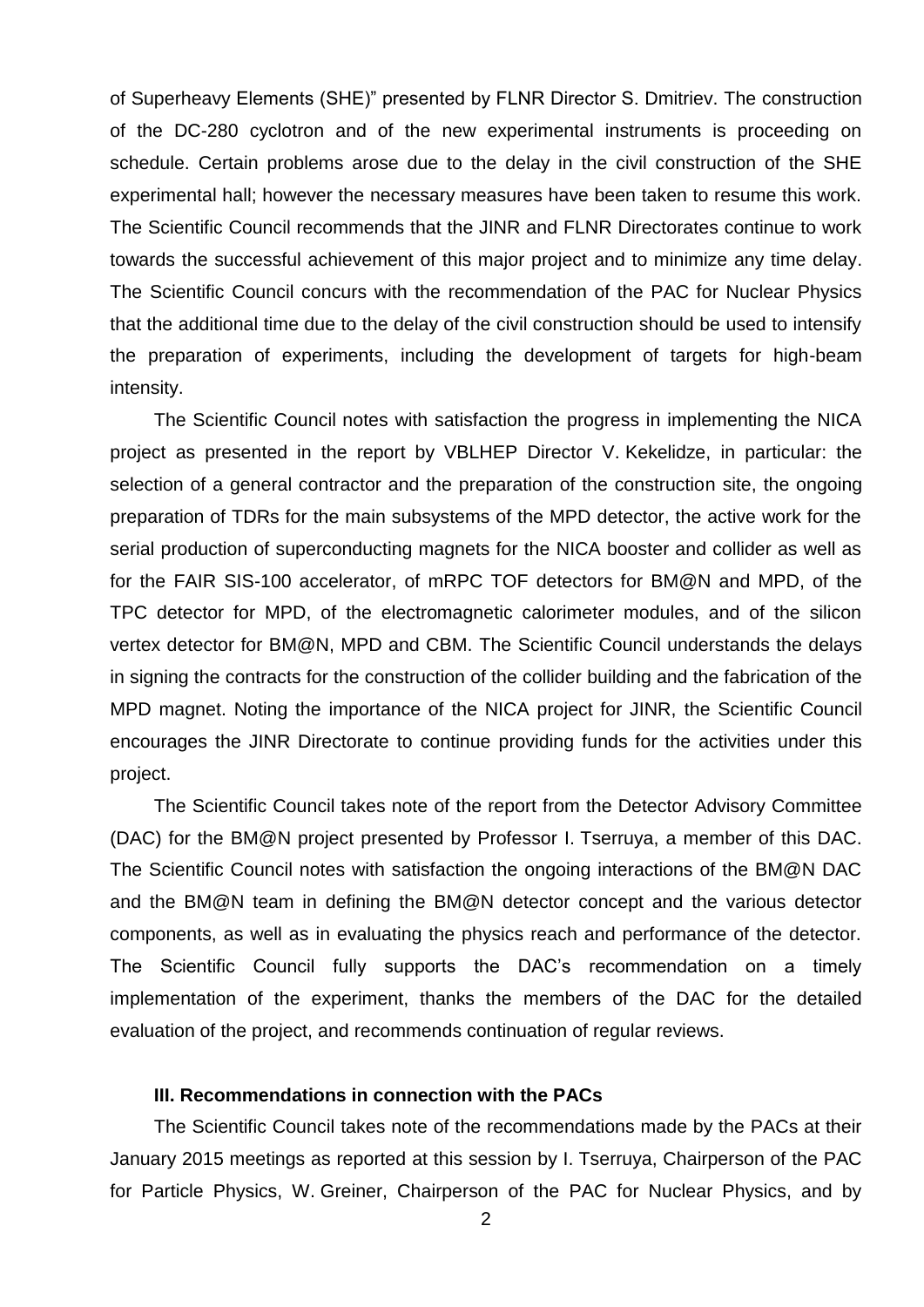O. Belov, Scientific Secretary of the PAC for Condensed Matter Physics. The Scientific Council suggests that the JINR Directorate should take into account these recommendations in preparing the JINR Topical Plan of Research and International Cooperation for 2016.

### Particle Physics Issues

The Scientific Council appreciates the progress in realization of the MPD project and shares the PAC's concern on the two important milestones that remain on the critical path –– the general contract for construction of the collider building and the contracts for the MPD magnet fabrication. It supports the recommendations on consolidation of all necessary efforts to avoid any further delay in approval of these contracts. The timetable of the entire project cannot be defined before these contracts are signed.

The Scientific Council recognizes the important role of the Detector Advisory Committee (DAC) for the optimization of the BM@N experimental set-up and looks forward to the results of the first test run scheduled on February–March 2015 aimed at assessing beam quality, test detector response, trigger and integrated DAQ system of the BM@N.

The Scientific Council notes the PAC's appreciation of the already well-developed consolidation plan of the JINR neutrino programme presented by the DLNP Directorate.

The Scientific Council supports the PAC's recommendations on the continuation of the ongoing projects in particle physics within the suggested time scales, as outlined in the PAC report. This is particularly true for the LHC project and experiments where the contribution to the upgrade should be well balanced with a strong involvement in the analysis.

#### Nuclear Physics Issues

The Scientific Council recognizes the significant progress made in modernizing the infrastructure in the IREN accelerator building and the successful tests of the new klystron modulators delivered to JINR. The Scientific Council recommends that the FLNP Directorate provide assistance for the completion of the world-class neutron source with neutron intensities up to  $10^{13}$  1/s to make sure that the scientific programme can be achieved by 2016.

The Scientific Council appreciates the research work and developments carried out under the theme "Non-Accelerator Neutrino Physics and Astrophysics" which concerns studies of the weak interaction by looking for new or rare phenomena. The participation in the international projects of this theme provides a strong base and know-how for the development of home-based neutrino experiments at two basic facilities –– the laboratories located at the Kalinin Nuclear Power Plant and at Lake Baikal. The Scientific Council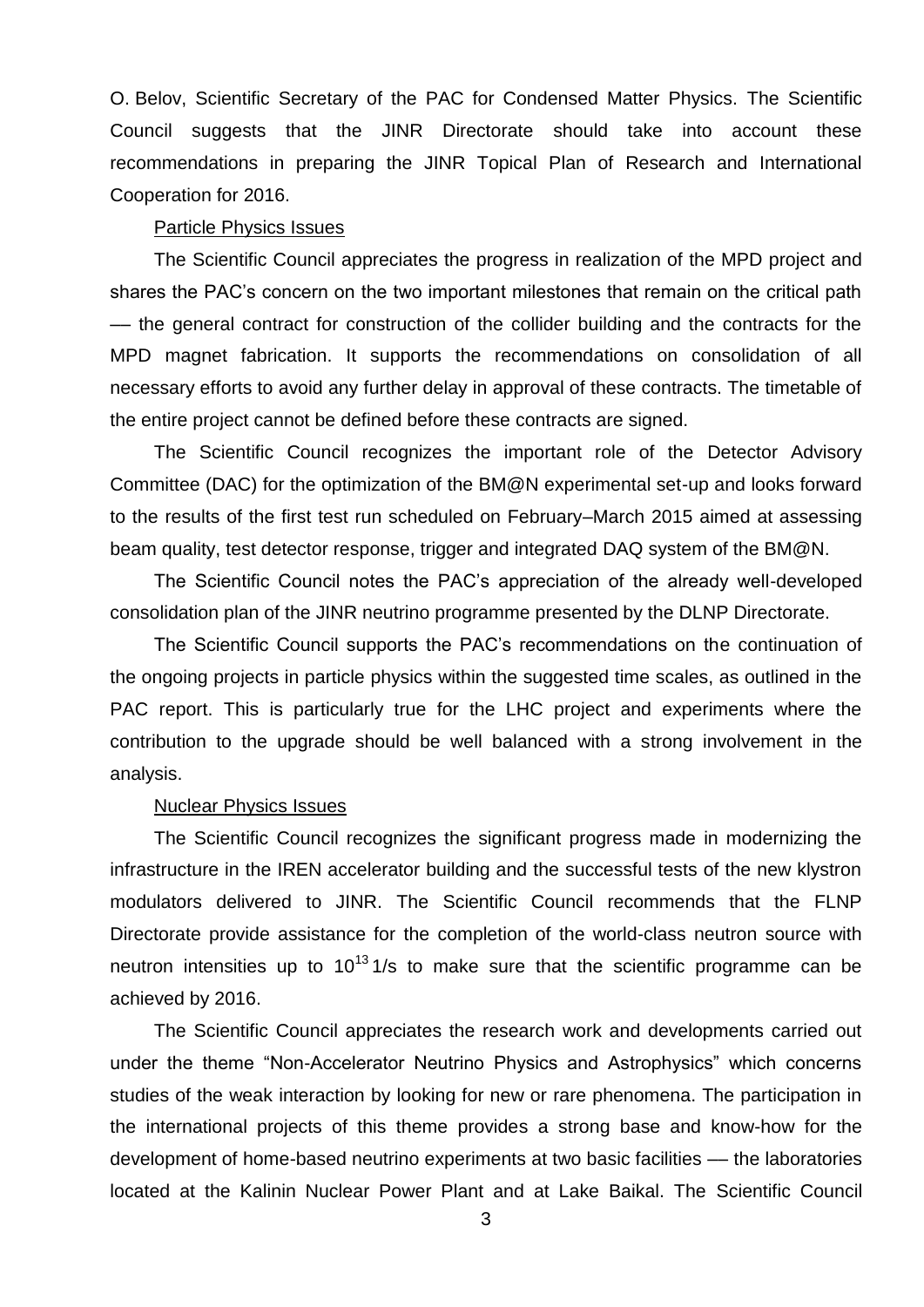appreciates the quality of the results obtained in the SuperNEMO, GERDA, and EDELWEISS projects, recognizes the high quality of the preparatory work for the reactor antineutrino investigations within the GEMMA and DANSS projects, as well as the high scientific importance of the BAIKAL project with JINR's leading role in its implementation. The Scientific Council recommends extension of this theme and its projects for another three years.

The Scientific Council concurs with the recommendations on the continuation of the research programme of the FASA-3 project (investigations of very hot nuclei produced by relativistic light-ion projectiles and of thermal multifragmentation dynamics).

The Scientific Council also supports the extension of the theme "Improvement of the JINR Phasotron and Design of Cyclotrons for Fundamental and Applied Research", which is focused on the development and improvement of accelerators for hadron therapy applications.

### Condensed Matter Physics Issues

The Scientific Council highly appreciates the quality and interdisciplinary character of the main scientific results in the field of condensed matter research and instrumentation developments at the IBR-2 facility achieved in 2014. In particular, it welcomes the upgrade plans for the HRFD spectrometer. The new instrumentation developments will open new opportunities in the research programme and will be important for attracting more users of IBR-2 instruments. In this regard, the successful implementation of the FLNP User programme at the IBR-2 spectrometers plays an important role. The Scientific Council concurs with the PAC that further development of the User Programme should be continued. It also shares the PAC's opinion that the scientific results achieved should be actively disseminated among research centres in Member States.

The Scientific Council appreciates the new opportunities for high-performance computing open by the HybriLIT heterogeneous computing cluster newly implemented at LIT. It supports the PAC's recommendation on further development of this facility in order to cover the wide range of user interests.

### Common Issues

The Scientific Council welcomes the plans of the PACs to participate in the preparation of a new seven-year plan for the development of JINR (2017–2023) and to consider the proposals from the Laboratories expected to be presented at the next meetings in June 2015.

The Scientific Council encourages the JINR Directorate to reconsider the possible gain in efficiency and synergy by organizing all neutrino research activities under the same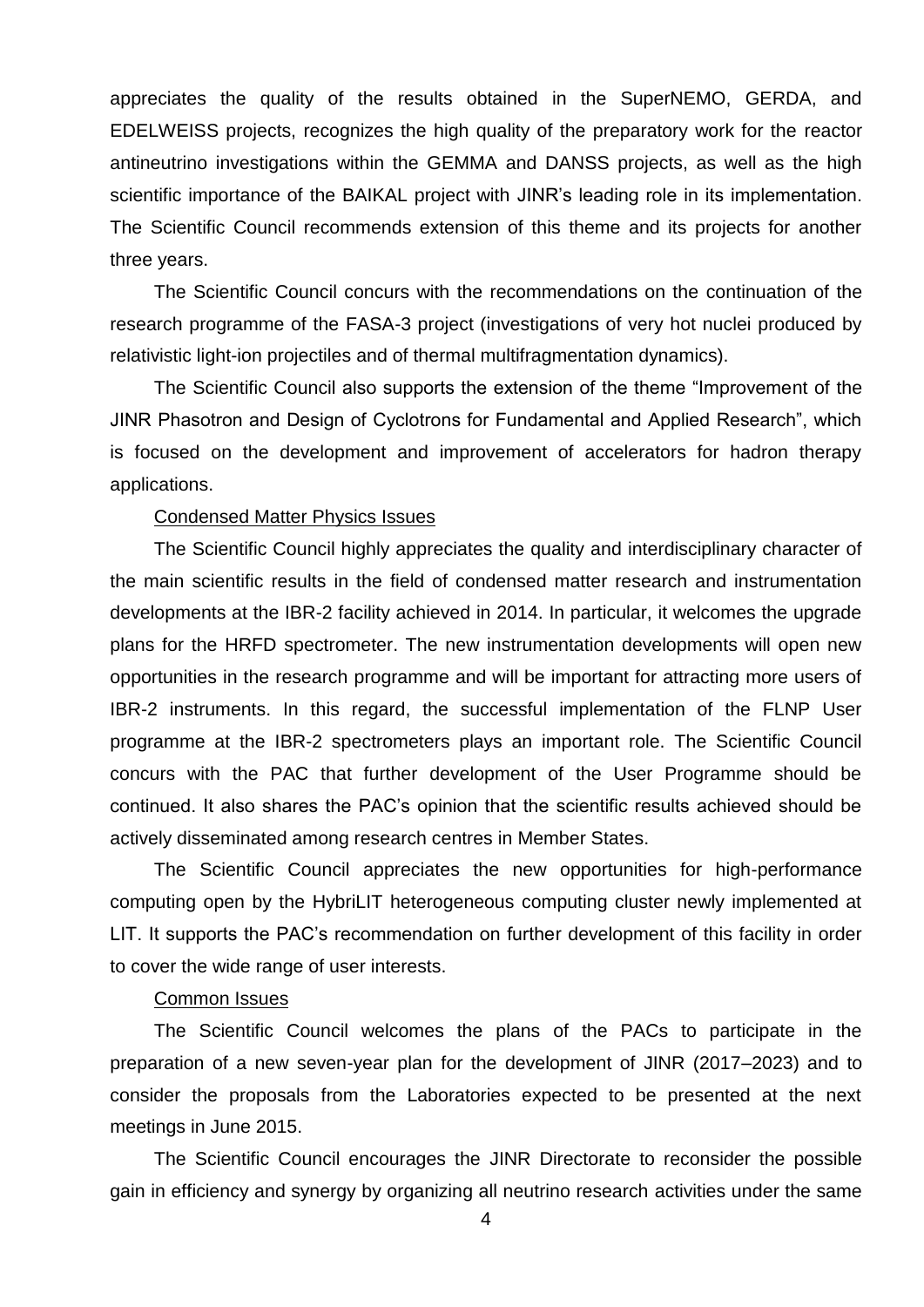umbrella programme.

### Reports by young scientists

The Scientific Council appreciates the following reports by young scientists which were selected by the PACs for presentation at this session: "A model of sequential electron transport in the graphene-nucleotide-graphene system. DNA decoding", "Feasibility study of Φ(1020) production at NICA/MPD", "Analysis of experimental data from the Dynamic Albedo of Neutron (DAN) instrument for NASA's Mars Science Laboratory", and thanks the speakers: V. Katkov (BLTP), L. Yordanova (VBLHEP), and P. Dubasov (FLNP). The Scientific Council welcomes similar reports in the future.

#### **IV. Memberships of the PACs**

As proposed by the JINR Directorate, the Scientific Council appoints I. Štekl (IEAP CTU, Prague, Czech Republic) as a new member of the PAC for Nuclear Physics for a term of three years.

### **V. Scientific reports**

The Scientific Council highly appreciates the reports "Astroparticle physics: from ApPIC to ApPEC" and "Scientific heritage of F. Shapiro: from the 20th century to the 21st century", and thanks Professors M. Spiro and V. Shvetsov for their informative presentations.

### **VI. Awards and prizes**

The Scientific Council congratulates Professors B. Sharkov (Russia) and Gh. Stratan (Romania) on the award of the diplomas "Honorary Doctor of JINR".

The Scientific Council approves the Jury's recommendations on the JINR prizes for 2014 (Appendix) in the annual scientific research competition in the fields of theoretical physics, experimental physics, physics instruments and methods, and applied physics.

The Scientific Council congratulates Professors M. Henneaux (ISIPC and ULB, Brussels, Belgium) and V. Rubakov (INR RAS, Moscow, Russia) on the award of the N. Bogoliubov Prize for their outstanding achievements in theoretical and mathematical physics, promoting international cooperation and educating young scientists. The Scientific Council thanks Professors M. Henneaux and V. Rubakov for their excellent presentations.

The Scientific Council congratulates Professor G. Domogatsky (INR RAS, Moscow, Russia) on the award of the B. Pontecorvo Prize for his outstanding contributions to highenergy neutrino astrophysics and neutrino astronomy, in particular his pioneering